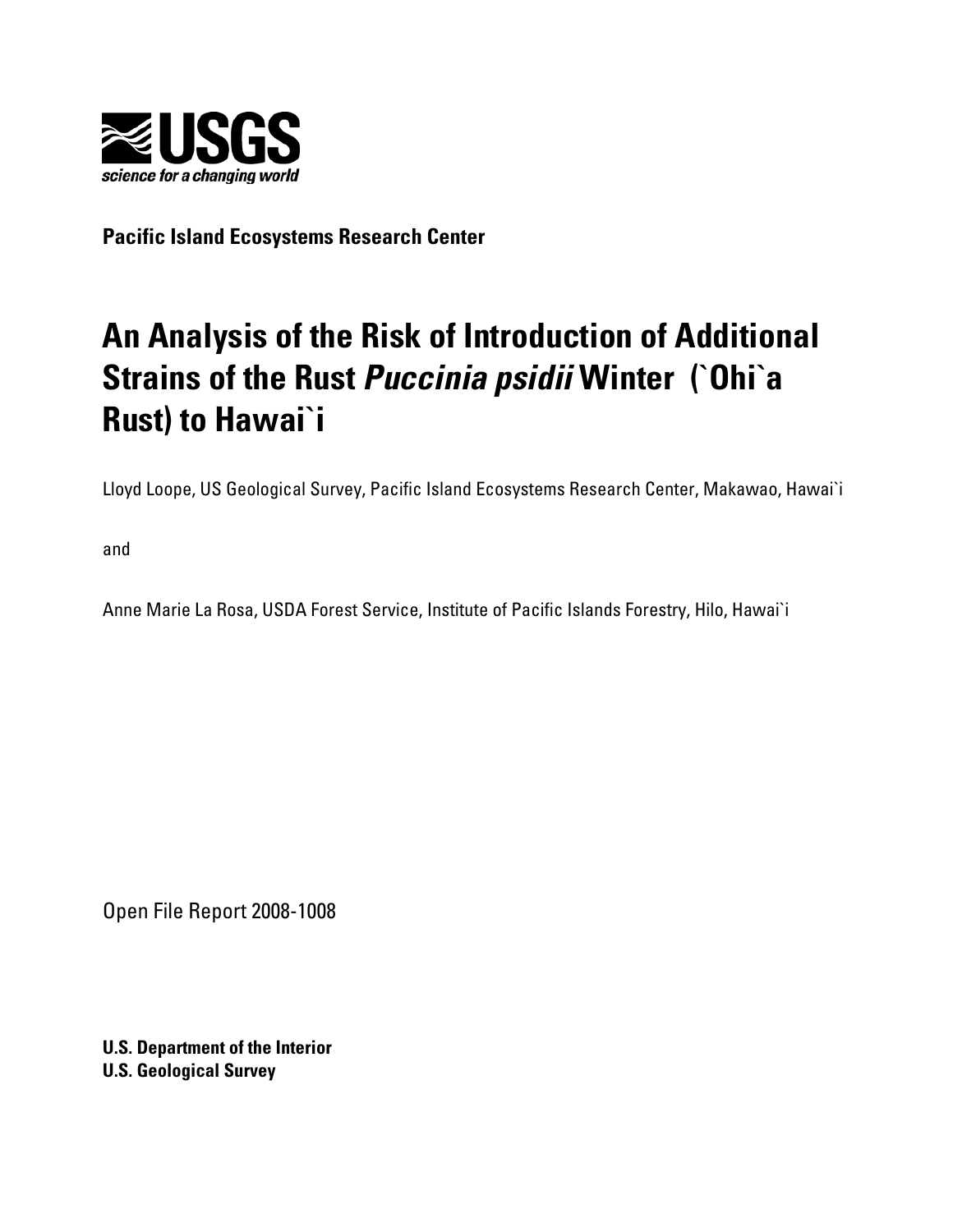#### **U.S. Department of the Interior**

DIRK KEMPTHORNE, Secretary

### **U.S. Geological Survey**

Mark D. Myers, Director

U.S. Geological Survey, Reston, Virginia 2008

For product and ordering information: World Wide Web: <http://www.usgs.gov/pubprod> Telephone: 1-888-ASK-USGS

For more information on the USGS—the Federal source for science about the Earth, its natural and living resources, natural hazards, and the environment: World Wide Web: <http://www.usgs.gov> Telephone: 1-888-ASK-USGS

Suggested citation:

Loope, Lloyd, and La Rosa, Anne Marie, 2008, An analysis of the risk of introduction of additional s trains of the rust puccinia psidii Winter ('Ohi'a Rust) to Hawai'i: U.S. Geological Survey Open-File Report 2008-1008, 11 p. [\[http://pubs.usgs.gov/of/2008/1008/\].](http://pubs.usgs.gov/of/2008/1008/]) 

Any use of trade, product, or firm names is for descriptive purposes only and does not imply endorsement by the U.S. Government.

Although this report is in the public domain, permission must be secured from the individual copyright owners to reproduce any copyrighted material contained within this report.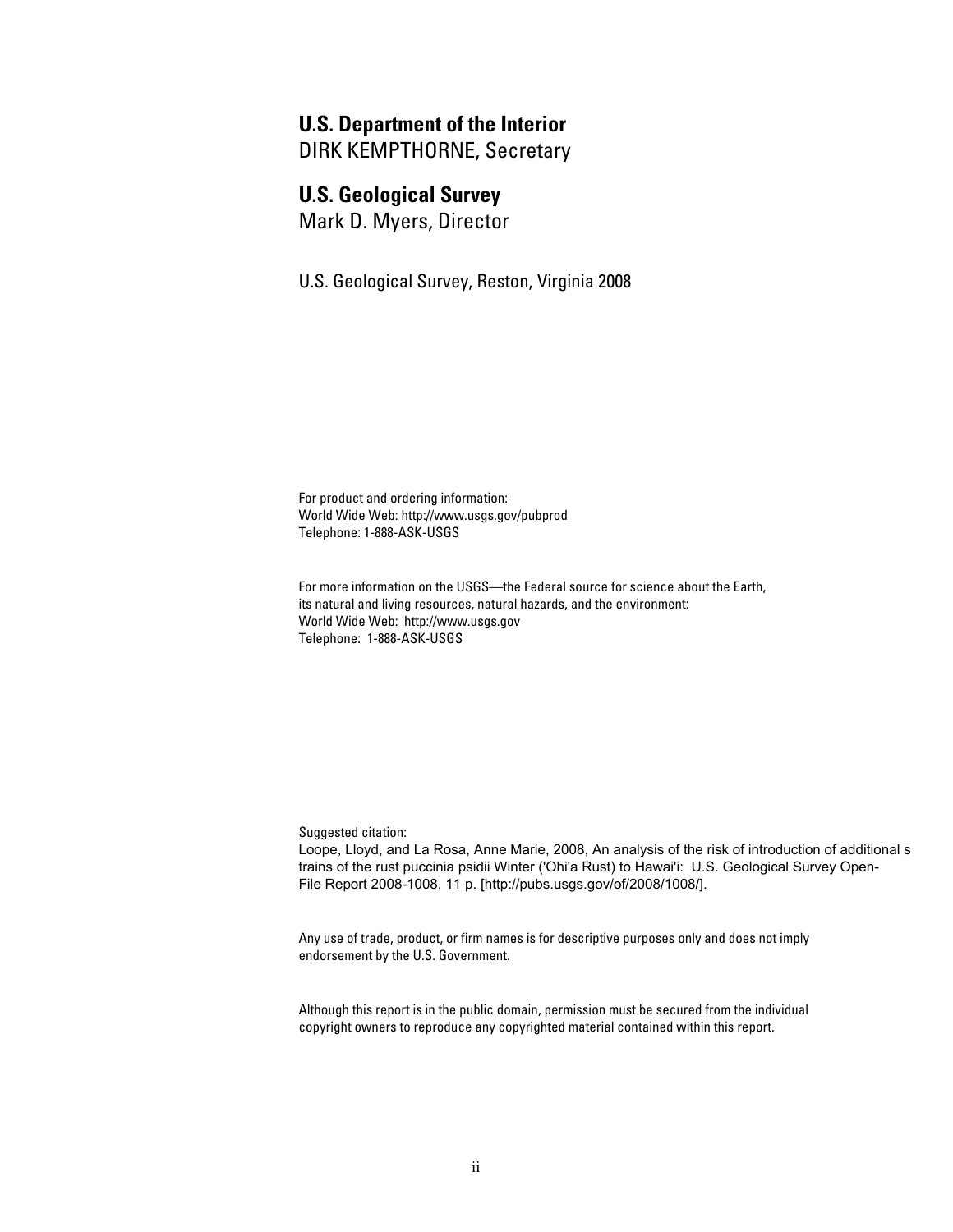# **An Analysis of the Risk of Introduction of Additional Strains of the Rust** *Puccinia psidii* **Winter (`Ohi`a Rust) to Hawai`i**

By Lloyd Loope, US Geological Survey, Pacific Island Ecosystems Research Center, Makawao, Hawai`i ([Lloyd\\_Loope@usgs.gov\)](mailto:Lloyd_Loope@usgs.gov) 

and

Anne Marie La Rosa, USDA Forest Service, Institute of Pacific Islands Forestry, Hilo, Hawai`i [\(alarosa@fs.fed.us\)](mailto:alarosa@fs.fed.us) 

### **An introduction to the problem of** *Puccinia psidii* **in Hawai`i**

In April 2005, the rust fungus *Puccinia psidii* (most widely known as guava rust or eucalyptus rust) was found in Hawai`i. This was the first time this rust had been found outside the Neotropics (broadly-defined, including subtropical Florida, where the rust first established in the 1970s). First detected on a nursery-grown `ohi`a plant, it became known as "`ohi`a rust" in Hawai`i (Killgore and Heu, 2007). The rust spread rapidly and by August 2005 had been found throughout the main Hawaiian Islands. The rust probably reached Hawai`i via the live plant trade or via the foliage trade. In Hawai`i, the rust has infected three native plant species and at least eight non-native species. Effects have been substantial on the endangered endemic plant *Eugenia koolauensis* and the introduced rose apple, *Syzygium jambos*. Billions of yellow, asexual urediniospores are produced on rose apple, but a complete life cycle (involving sexual reproduction) has not yet been observed (Uchida, 2007). The rust is autoecious (no alternate host known) on Myrtaceae. The strain introduced into Hawai`i is found sparingly on `ohi`a (*Metrosideros polymorpha*), the dominant tree of Hawaii's forests, with sporadic damage detected to date. The introduction of a rust strain that causes widespread damage to `ohi`a would be catastrophic for Hawaii's native biodiversity. Most imports of material potentially contaminated with rust are shipped to Hawai`i from Florida and California (from which *P. psidii* was reported in late-2005 by Mellano, 2006). Florida is known to have multiple strains. The identity of the strain or strains in California is unclear, but one of them is known to infect myrtle, *Myrtus communis*, a species commonly imported into Hawai`i. It is important to ecosystem conservation and commercial forestry that additional rust strains or genotypes be prevented from establishing in Hawai`i.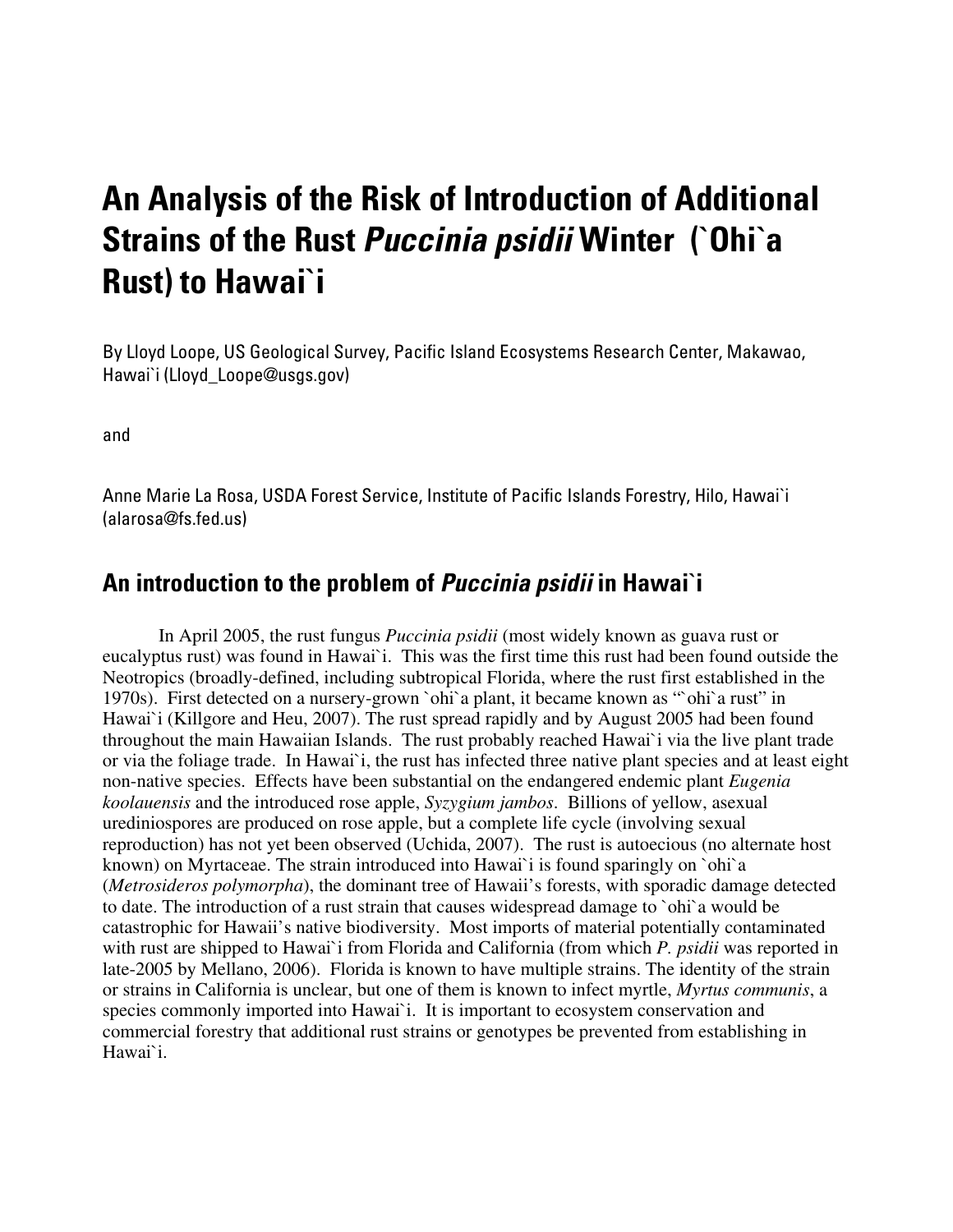The purpose of this analysis of risk is to evaluate the need for an interim rule by the Hawai'i Department of Agriculture to regulate plant material of Myrtaceae arriving from the continental United States and to clarify consequences of such a rule, especially implications for possible eventual action by the U.S. Department of Agriculture, Animal and Plant Health Inspection Service, to assist in protection of Hawaii's native and non-native Myrtaceae from plant pests.

### **Why does the rust have such a notorious reputation internationally?**

The eucalyptus rust (*Puccinia psidii*) is a pathogen with a very broad host range in the myrtle family (Myrtaceae). It was first described from common guava (*Psidium guajava*) in Brazil in the 1880s. It has been known to cause severe damage to nurseries and young *Eucalyptus* plantations in Brazil since the 1970s. Much concern has been expressed regarding the potential damage from *Puccinia psidii*. According to Ciesla and others (1996, p. 23), it is "regarded as the most significant quarantine risk to the cultivation of *Eucalyptus* spp. as well as to related plants. In Brazil it is severely limiting to the growth of highly susceptible species and provenances." Coutinho and others (1998, p. 824) noted that the potential pathogenicity of *P. psidii* seems to pose a "situation... equivalent to other introduced epidemic tree diseases, such as Dutch elm disease…, chestnut blight…, and white pine blister rust." Since its introduction to Hawai`i, concern over possible establishment of *P. psidii* is especially high in Australia, a country with 1,300 species of endemic Myrtaceae. The pathogen may be particularly virulent on species with no evolutionary history of exposure (naïve hosts). For example, Glen and others (2007) state that "many non-native tree pathogens have been devastating after their introduction into new environments."

This rust has long been recognized as having a broad host range within the family Myrtaceae. The Neotropical genera of Myrtaceae recorded by Simpson and others (2006) as including one or more species attacked by *P. psidii* include *Acca*, *Campomanesia*, *Eugenia*, *Marlierea*, *Myrcia*, *Myrcianthes*, *Myrciaria*, *Pimenta*, and *Psidium*. Genera native outside the Neotropics and documented as attacked include *Angophora*, *Callistemon*, *Corymbia*, *Eucalyptus*, *Eugenia*, *Heteropyxis*, *Kunzea*, *Melaleuca*, *Metrosideros*, *Myrtus*, *Syncarpia*, and *Syzygium* (Simpson and others, 2006). Susceptibility to *P. psidii* is low among species of Myrtaceae from the Americas where *P. psidii* has long been present but seems to be high among "naïve" exotic genera and species from Asia, Australia and the Pacific (Simpson and others, 2006). Glen and others (2007) cites an Australian-Brazilian study (A.C. Alfenas and E.A.V. Zauza, unpubl. data; Tommerup and others, 2003) in which 58 Australian Myrtaceae species were exposed to *P. psidii* in Brazil; 52 of those had some degree of susceptibility.

# **Does the rust damage native species of Myrtaceae in Florida or elsewhere in the United States?**

Myrtaceae is a tropical and Southern Hemisphere plant family. There are no native species of Myrtaceae in the United States other than in Florida and Hawai`i, though non-native species such as bottlebrush (*Callistemon* spp.) and myrtle (*Myrtus communis*; native to the Mediterranean region) are cultivated in places like southern California. Florida has no endemic Myrtaceae but has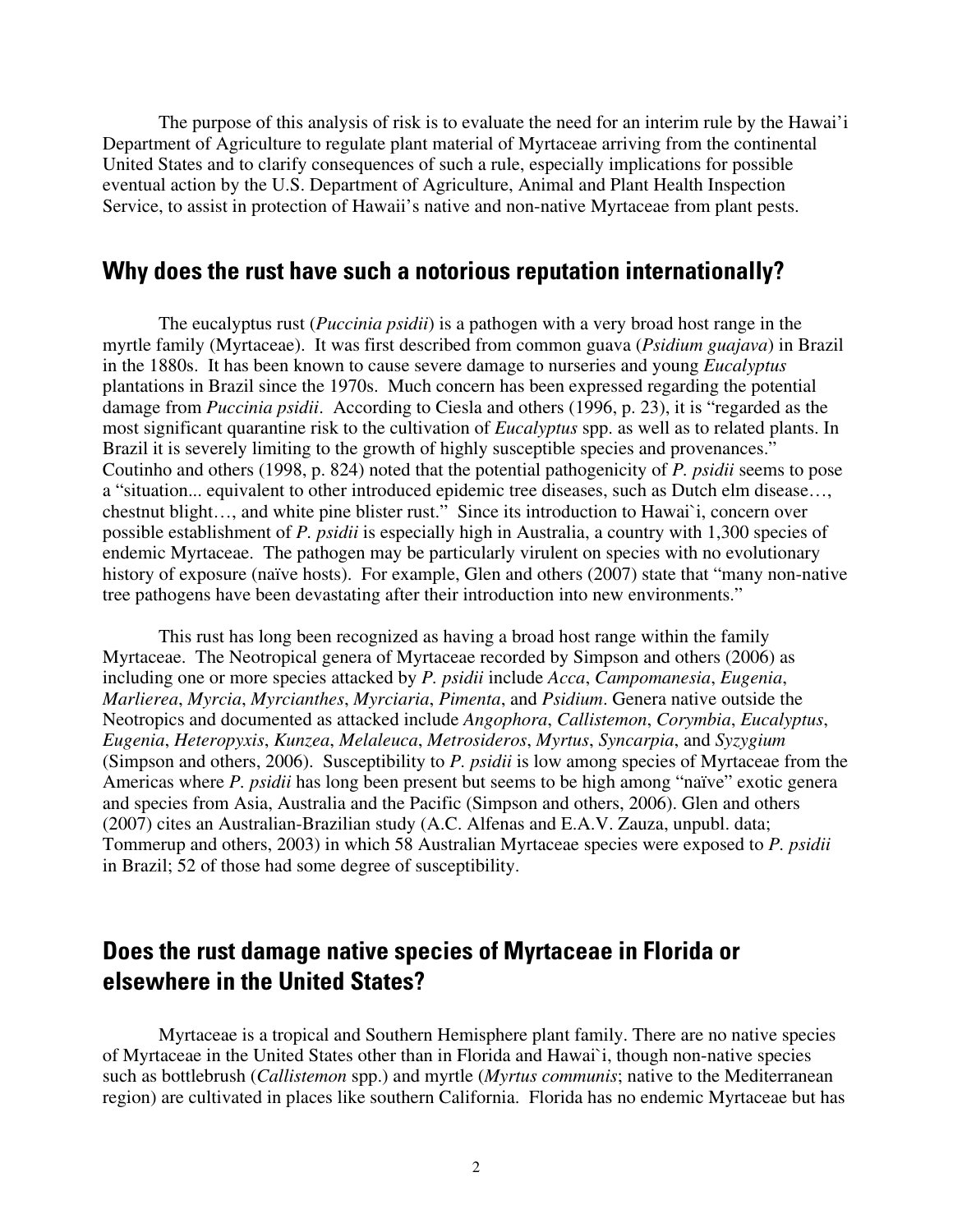eight native species of Myrtaceae that are also native further south in the Neotropics. Only one of those species (*Myrcianthes fragrans)* has been recorded as a host of the rust, and infection has apparently been minimal. An outbreak on introduced paperbark (*Melaleuca quinquenervia*) stands in South Florida in 1997 demonstrated its explosive virulence (Rayachhetry and others, 1997). Damage was substantial enough to consider using the pathogen as a biological control agent for paperbark in Florida (Grgurinovic and others, 2006). *Melaleuca* spp. are native to Australia and vicinity, and this pattern of infection is consistent with the theory that Australasian and Pacific Myrtaceae species that have evolved without exposure to *P. psidii* are more likely to be highly susceptible to serious damage from the rust than Neotropical species of Myrtaceae that evolved with exposure to the pathogen (Simpson and others, 2006).

### **What is the current situation in Hawai`i?**

Eucalyptus rust has been found statewide attacking Myrtaceae from sea level to about 1,200-m elevation in areas with rainfall ranging from 750–3,000 mm. Three native and at least eight non-native species have been observed as hosts of *P. psidii* in Hawai`i, with the introduced and invasive rose apple (*Syzygium jambos*) being the most severely affected. Damage to rose apple has occurred at a landscape scale with widespread crown dieback. In spite of billions of winddispersed rust spores produced from rose apple infestations, adjacent `ohi`a have been little affected to date. The host distribution and preliminary work on the DNA profile suggest that only one genotype has been established in Hawai`i (Shaobin Zhong, pers.comm., 2007; Anderson and others 2007; Zhong and others, 2007).

### **What is a strain and what are the implications of strains?**

There is strong evidence of host specialization in this pathogen, with isolates from one host plant species not necessarily infecting other known host plant species. A rust population that is consistent in which host species it successfully attacks is termed a 'strain' (= race or biotype).

Glen and others (2007) summarize some of the complex findings on strains of *P. psidii*: "Several races or biotypes of *P. psidii* are known to exist …very little is known of these specialized forms." Strains appear to differ in their host specificity, environmental tolerances, characteristics of sporulation and spore survival, and virulence. For example, two strains in Jamaica infected *Pimenta* spp. and *Syzygium* spp., respectively, but neither strain infected guava (MacLachlan, 1938). Three biotypes are known from Brazil (Glen and others, 2007). Much is still to be determined about strains and perhaps even taxonomy. "It is still not certain whether more than one species of *Puccinia* is capable of infecting members of the Myrtaceae" (Coutinho and others, 1998) and molecular comparisons are needed.

In Florida, the host range of this rust has increased over the past 30 years, possibly through the importation of additional rust strains (Leahy, 2004; J. Uchida, pers. comm., 2007). Its host range in Florida now includes about 20 native and introduced species. Specific strains from Florida have been characterized (Rayachhetry and others, 2001), and there is known to be substantial genetic variation (S. Zhong, pers. comm., 2007; Zhong and others, 2007).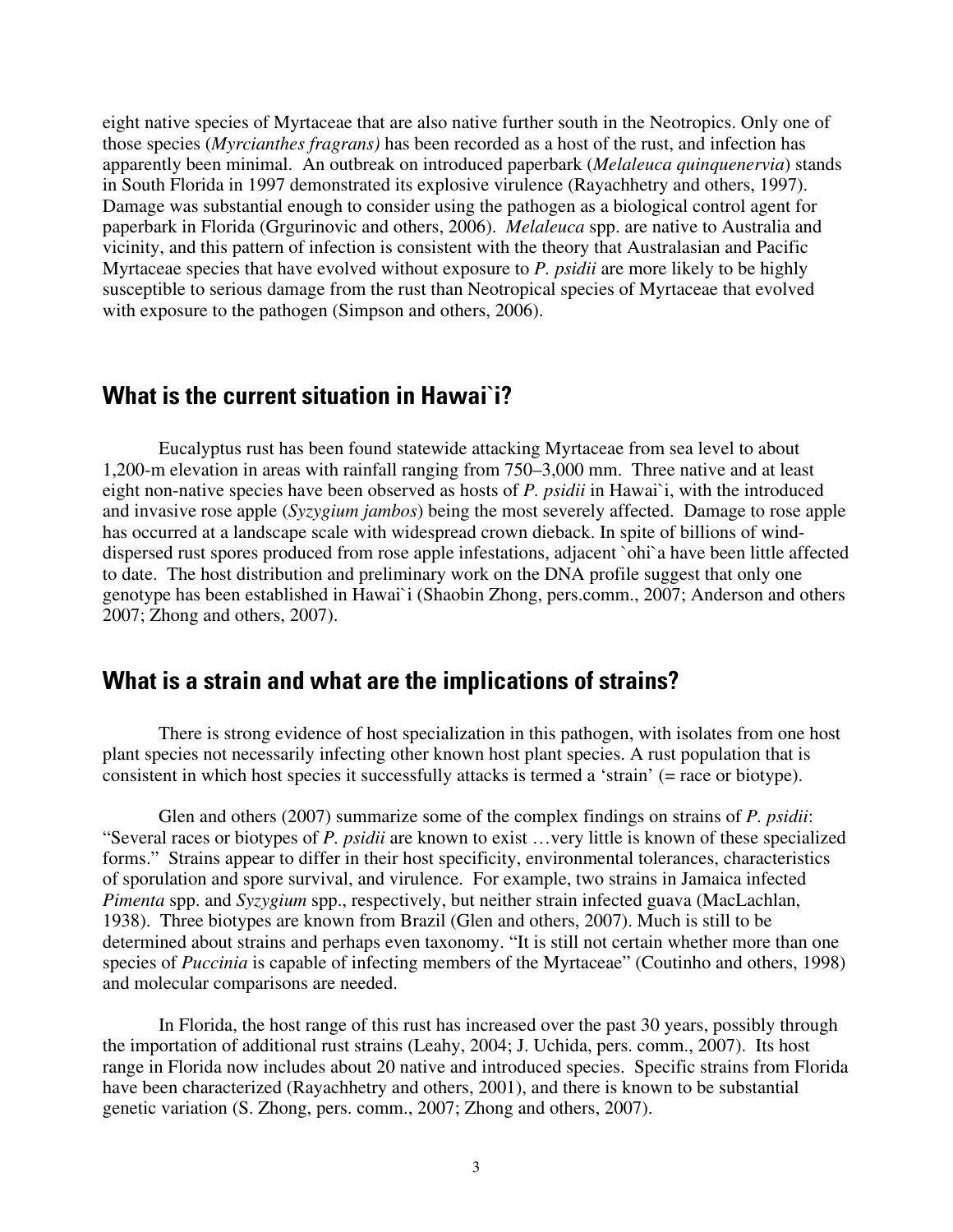Even though the rust in Hawai`i was originally found on `ohi`a, the primary species affected so far are rose apple (*Syzygium jambos)*; paperbark (*Melaleuca quinquenervia);* and the endangered endemic *Eugenia koolauensis*. USDA-Agricultural Research Service in Maryland has verified (January 2006) that samples sent by Hawaii Department of Agriculture from Hawai`i, genetically conform to what they regard as the rose apple pathotype or strain. `Ohi`a has been sporadically affected by this strain. Species such as *Eucalyptus* spp. and allspice (*Pimenta dioica*), substantially damaged by *P. psidii* elsewhere in the world, have not been affected by the strain in Hawai`i.

Preliminary information from DNA analysis of 12 *P. psidii* isolates collected on Oahu suggests that the *P. psidii* strain we have in Hawai`i has little genetic variation (S. Zhong, pers. comm.., 2007). No sexual stage is known from Hawai`i (J. Uchida, pers. comm.., 2007). The host distribution and DNA profile results suggest that only one genotype has been established in Hawai`i. (S. Zhong, pers. comm., 2007; Anderson and others, 2007; Zhong and others, 2007). This is in contrast to the considerable genetic variation found in the Florida rust.

### **What is the threat to Hawai`i from additional strains of** *P. psidii***?**

According to the treatment by Dawson and Stemmerman (1990), Hawai`i has seven endemic Myrtaceae: *Eugenia koolauensis* (Endangered), *E. sandwicensis, Metrosideros macropus, M. polymorpha* (9 varieties), *M. rugosa, M. tremuloides,* an*d M. waialealae* (3 varieties), all endemic to the Hawaiian Islands. The substantial effect on the endangered *E. koolauensis* has been noted above. By far the most notable concern for damage by additional rust strains is to `ohi`a*, M. polymorpha*, a major component of the native forest on all major islands of the Hawaiian archipelago. This single species overwhelmingly dominates approximately 80 percent of Hawai`i's remaining native forest or about 965,000 acres (1,500 square miles).

#### **Threat to Hawaiian forests**

Since `ohi`a is the dominant tree in most of Hawai`i's forests, a continuing outbreak on `ohi`a, similar to that observed on rose apple, could result in significant changes to the structure, composition, and potentially, the function, of forests on a landscape level. Many (one-third to onehalf) of Hawai`i's approximately 300 endangered plant species also depend on critical habitat in *Metrosideros polymorpha* forest. Eucalyptus rust is most damaging to young, developing tissue. Though "evergreen," individual leaves of `ohi`a trees last 1.5-2.5 years (Cordell and others, 2001), so require continual replacement. Destruction of new `ohi`a growth would cause not only crown dieback but likely result in low reproduction (few mature flower buds, young fruit). `Ohi`a seedlings would also be severely damaged, further reducing reproduction. Eventually, repeated, severe crown dieback could result in the death of trees as food reserves are used up and no new photosynthetic tissue is added. Increased light reaching the forest floor following canopy dieback would increase the likelihood of invasion by light-loving non-native species, such as *Miconia calvescens* and introduced grasses. Increases of certain non-native plants have been shown to cause changes in ecosystem function, for example nitrogen cycling (Hughes and Denslow, 2005). Watershed impacts are also possible with a rapid loss of overstory.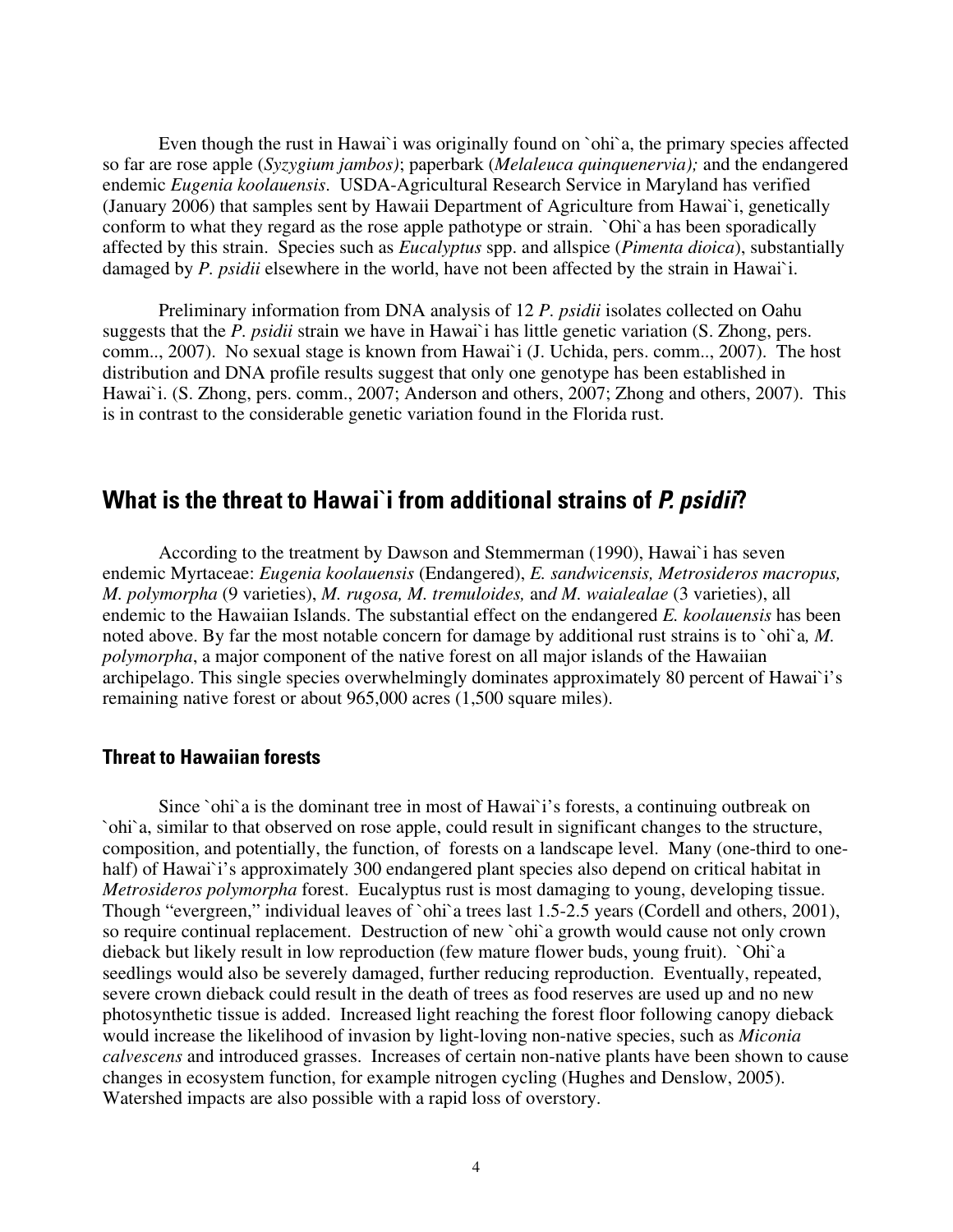#### **Threat to Agriculture**

Plantations of *Eucalyptus saligna, E. robusta,* and *E. grandis,* varying in age from 15 to 60 years, are grown commercially on approximately 20,000 acres of private and 8,000 acres of stateowned lands. Although *E. saligna* and *E. robusta* are known hosts for the disease, commercial *Eucalyptus* forests in Hawai`i have not yet been affected. Many of these acres are scheduled for thinning or harvesting in the next 1 to 2 years, and if replanted, could result in many acres of seedling and sapling *Eucalyptus* being available for infection. The use of genetically resistant stock could help alleviate the risk, as has been done with much success in Brazil (Coutinho and others, 1998).

#### **Threat to Hawaiian culture**

The dominant tree in the Hawai`i islands, `ohi`a is a species of major cultural significance to the Hawaiian people. Many native plants and animals that depend on `ohi`a forests have cultural significance, but `ohi`a stands out as having special symbolic and spiritual significance via its connection to the deities Ku, Pele and Laka, as well as obvious material significance. For example, as the native plant symbol of Laka, the deity of hula, `ohi`a is central to a large number of chants and dances, and its loss would affect the spiritual significance of hula and chant (Samuel Gon, III, pers. comm., 2006).

#### **Threat to Hawaiian fauna, including Hawaiian honeycreepers**

`Ohi`a is a major component of montane and lowland wet, mesic and dry forests that are home to one native mammal (Hawaiian hoary bat) and 30 species of forest birds (Hawai`i Department of Land and Natural Resources, 2005). A spectacular land bird assemblage, the Hawaiian honeycreepers, an endemic subfamily (Fringillidae: Drepanidinae), evolved in the Hawaiian Islands (Freed and others, 1987). Although over 65 percent of the species are extinct, the remaining species still provide an impressive example of adaptive radiation among birds. Eighteen of 19 extant Hawaiian honeycreepers in the main Hawaiian islands, including 12 of 13 species listed as endangered by the U.S. Fish and Wildlife Service, depend on `ohi`a for critical habitat. Most surviving honeycreeper species inhabit `ohi`a or `ohi`a/koa forests. The continuing decline of honeycreepers and other Hawaiian birds is believed to be largely a result of habitat loss, susceptibility to introduced bird diseases, predation by introduced mammals, competition from introduced birds, and reduction in abundance of arthropod food items (Scott and others, 1986, Jacobi and Atkinson, 1995). Significant degradation of Hawai`i's `ohi`a forest by *Puccinia psidii* would negatively affect opportunities for survival of endangered honeycreepers as well as populations of some non-endangered species (anianiau, Kauai creeper, Maui creeper, and i`iwi), making them more likely to become endangered.

Many endemic Hawaiian invertebrates also are dependent upon `ohi`a or `ohi`a/koa forests. Over 90 percent of the more than 5,000 known terrestrial invertebrate species are endemic. These species are important as bird food and pollinators of both native and introduced plants. The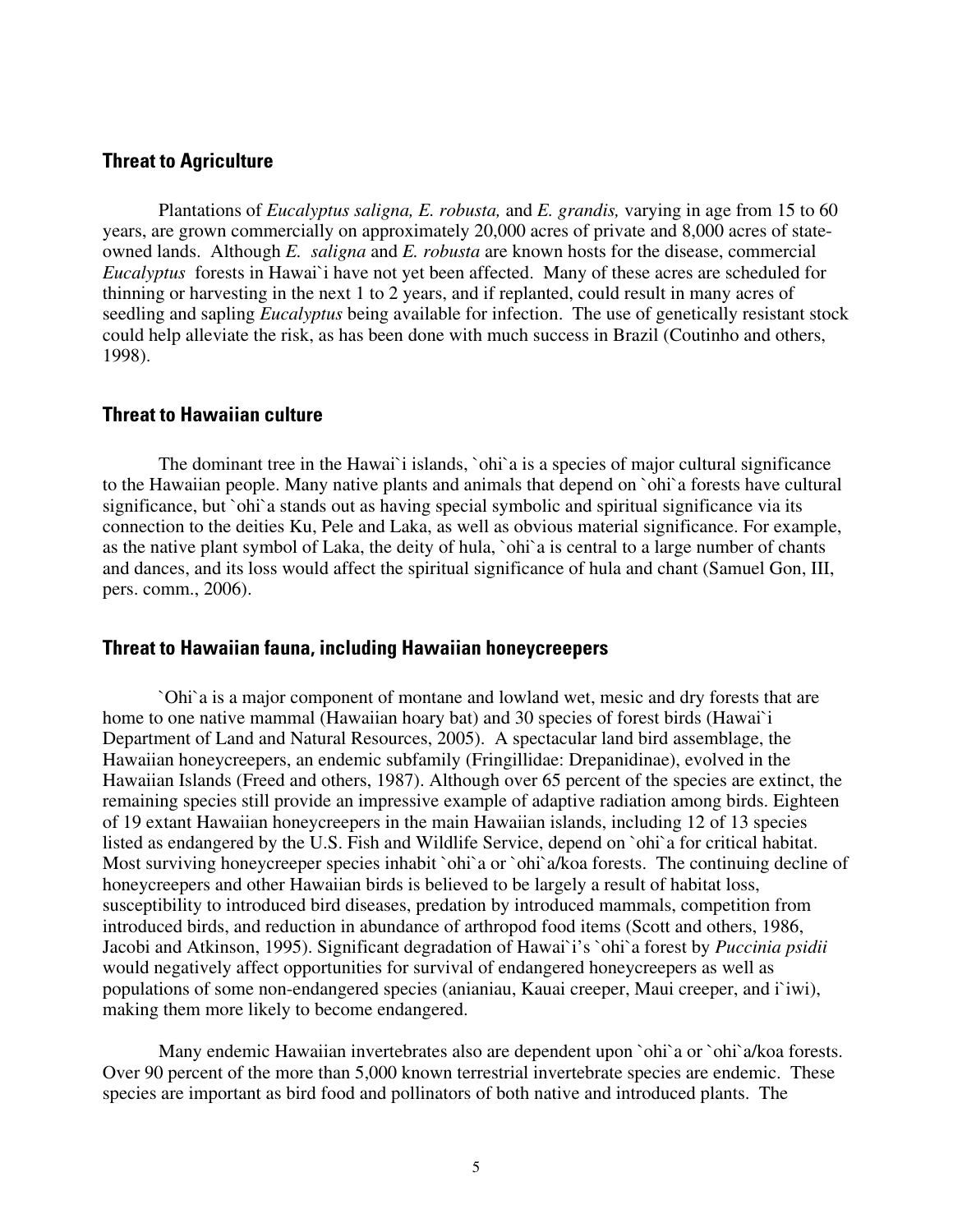primary threat to invertebrates is the loss of habitat (Hawai`i Department of Land and Natural Resources, 2005). As with birds, the loss of `ohi`a would have significant negative repercussions on these taxa.

### **Recurrent outbreak, Hawai`i-wide, on rose apple**

Beginning in January 2006, a severe outbreak of *P. psidii* rust became apparent statewide, affecting new leaves of rose apple. Since its introduction to Hawai`i about 1825, rose apple (an ornamental tree native to south and southeast Asia) has become widespread in wet and mesic lowland sites to about 1,000-m elevation. As of April 2007, this outbreak is killing new leaves of rose apple throughout the islands. Large patches of red-brown vegetation (*S. jambos*) are sufficiently conspicuous to elicit curiosity in even the most casual observer. The dramatic effect of the rust on rose apple vividly illustrates the potential virulence of this rust. This host is so far the most visible example of a "naïve host." The fate of these trees in Hawai'i is unknown, though heavy mortality is expected in areas such as East Maui with a high occurrence of rose apple (Loope, pers. obs.), but rose apple trees on the campus of the University of Brasilia seem to persist in spite of substantial damage annually (Tessmann and others, 2001).

### **What are the pathways for entry of** *Puccinia psidii* **into Hawai`i?**

There are several pathways by which *Puccinia psidii* could reach Hawai`i from infected areas. These pathways have been described for Australia (Grgurinovic and others, 2006). Uredineospores of *P. psidii* can remain viable for at least two months outside hosts under suitable environmental conditions (Grgurinovic and others, 2006). Potential pathways include:

- High risk material of Myrtaceae species: movement of host plants, germ plasm and plant products, including seed and pollen, micro propagation material and tissue culture, cuttings and live plants, and lumber, wood chips and dunnage;
- Unregulated movement of plant material: undeclared seed, nursery stock, etc.;
- Movement of people: as contaminants on clothing and luggage of people traveling from infested areas; and
- Long distance dispersal by air currents.

Although a lot is known about the rust and the threat it poses, our knowledge about pathways has been and continues to be imperfect. For example, we do not know precisely how and from where Hawaii's existing strain was introduced. The most current knowledge suggests that the most likely pathway of entry of *Puccinia psidii* into Hawai`i is via nursery stock or foliage of Myrtaceae. *Puccinia psidii* is widely distributed in south Florida and has been established on myrtle (*Myrtus communis*) in San Diego County, California, since November 2005 (Mellano, 2006). Shipments of myrtle commonly come to Hawai`i from California (Janice Uchida, former flower shop owner, pers. comm., 2007); therefore this is a likely source of infection. Maui inspectors intercepted the rust on myrtle from a small town California shipper in December 2006. Timothy Tidwell, Plant Pathologist with the California Department of Food and Agriculture, stated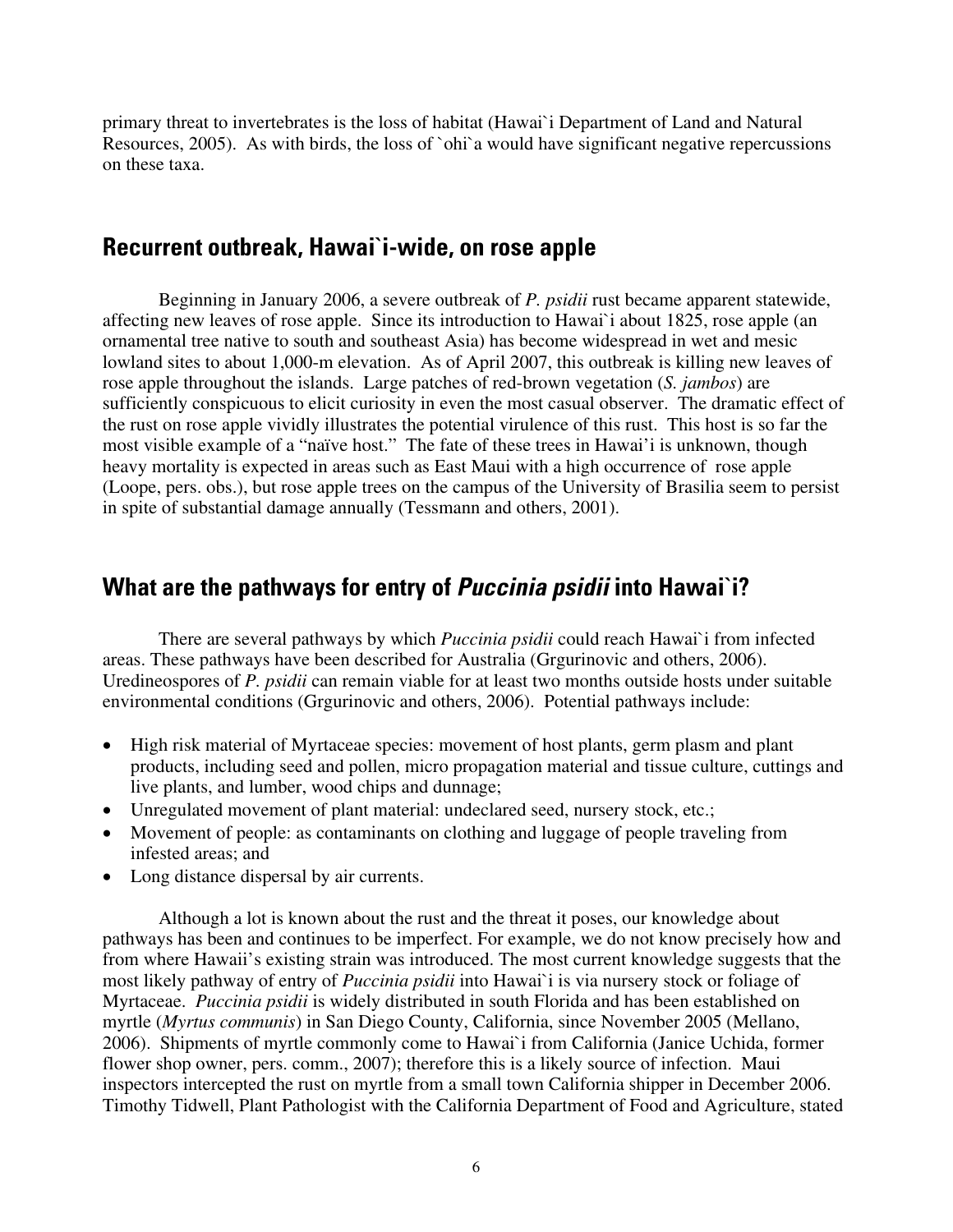in a 17 April email: "We have detected this rust species from samples originating from San Diego on *Eugenia myrtifolia*, and what appears to be an interception on unspecified nursery stock shipped from FL. We also have a record of it from LA on an intercepted shipment of allspice plants (*Pimenta dioica*)."

Further delineation of the movement of plants and plant materials to Hawai`i from locations known to have the rust will be helpful in establishing permanent regulations. In 2004, Australia suspended trade in *Eucalyptus* timber from areas known to have the rust following a positive identification of *P. psidii* spores on new sawn *Eucalyptus* timber (Grgurinovic and others, 2006).

### **Why is this situation an emergency warranting an interim rule?**

The potential harm to Hawaii's native forest ecosystems and plantations of a virulent strain of *P. psidii* to `ohi`a and the existence of additional strains in locations along known trade pathways with Hawai`i (Florida and California) warrant prompt and effective measures to prevent the arrival of other *P. psidii* strains.

An import moratorium on all plants and plant parts of Myrtaceae from areas known to have *Puccinia psidii* will allow improvements of quarantine and specific mitigations of pest risks until further information can be gathered on host susceptibility to additional strains.

Establishment and behavior during the past two years of Hawai`i's first *P. psidii* strain demonstrates that this rust species thrives in Hawai`i's environment, spreads long distances by the wind, and can severely damage an abundant and susceptible species, as it has done with rose apple. The risk is high for arrival of and damage from new strains.

The latest (preliminary) information from DNA analysis (S. Zhong, pers.comm. 2007; Zhong and others, 2007) suggests that we have a single *P. psidii* strain in Hawai`i and that strain has low genetic variability. A complete life cycle (involving sexual reproduction) has not yet been observed in Hawaii (Uchida, 2007). If this is indeed an asexual strain, its probability of mutating and posing serious damage to `ohi`a is considerably less than if a sexual strain or multiple strains were present.

While there appears to be little genetic variability in the current genotype in Hawai`i, there is much variability within different strains present elsewhere. With genetic recombination accompanying sexual reproduction of a new strain and with hybridization among strains, the likelihood of a genotype arising that can damage `ohi`a is greatly increased (Brasier, 2001; Wingfield, 2001: Wingfield and others, 2003; and Richardson and others, 2005).

An ideal environment for the rust, a moist tropical and montane tropical climate, exists in Hawai`i. *`Ohi`a*, is dominant in 80 percent of the state's forests. Naïve (new) Myrtaceae hosts for *P. psidii* in the Pacific region are likely to be more susceptible than Myrtaceae native to Neotropical locations, where the rust is also native.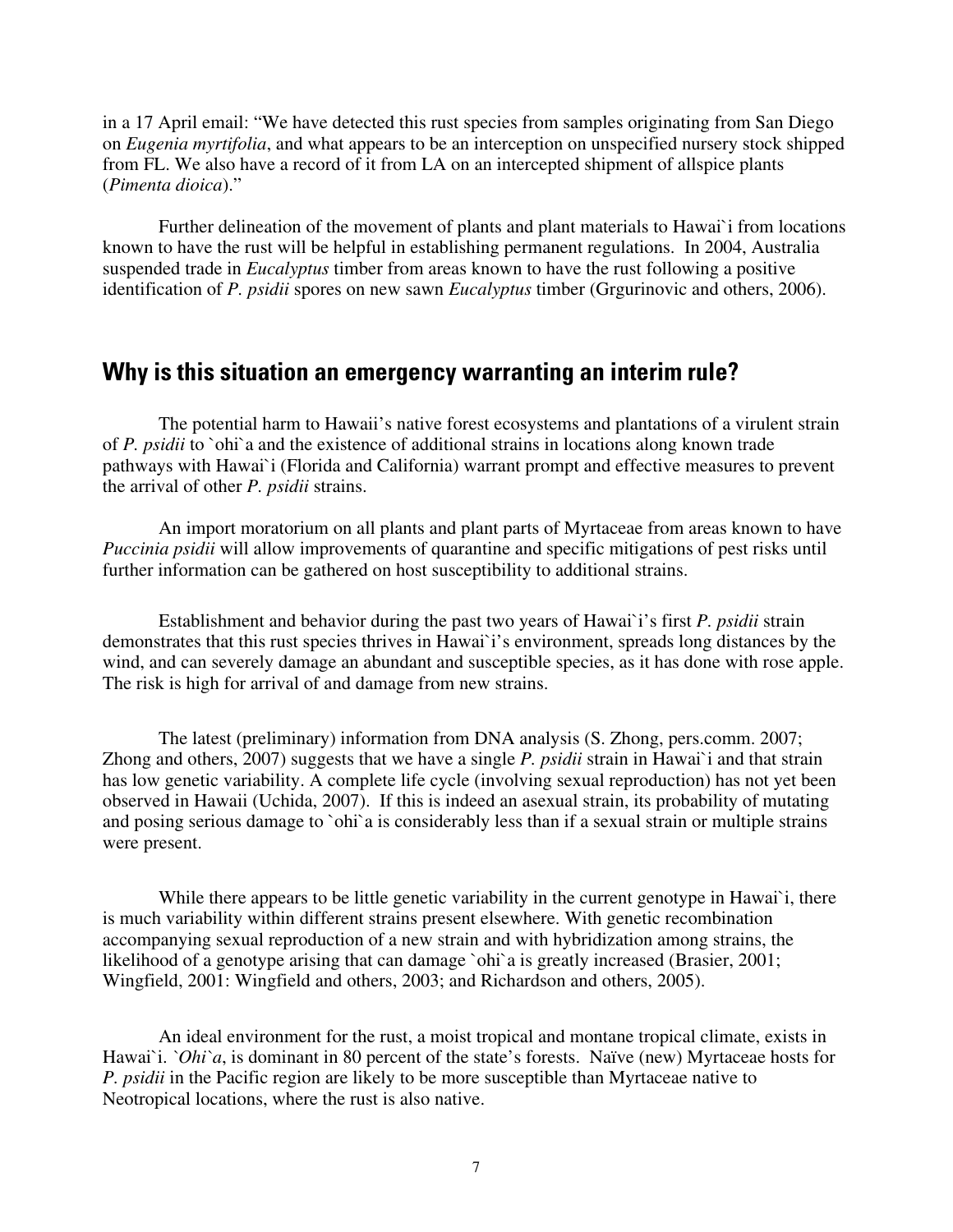*Puccinia psidii* cannot be controlled in the wild once introduced. Limited control is available for nurseries. Quarantine restrictions are the only opportunity to prevent introduction of a potentially virulent strain.

# **What is the role of the U.S. Department of Agriculture (APHIS) in preventing additional strains** *of Puccinia psidii* **into Hawai`i from other countries? (Contributed by Dorothy Alontaga, USDA-APHIS, Honolulu)**

APHIS regulates plants and plant parts imported from foreign countries. A few of the hosts of the rust are prohibited from most countries. Some of the hosts of the rust are restricted in some way (e.g., Post-Entry) from certain countries. There are gaps in the protection because not all hosts from potential source countries are prevented entry as propagative material and not all hosts from source countries are prevented as non-propagative plants parts. For example, APHIS regulates foreign importation of plants as cut flowers and foliage. Currently, APHIS does not prohibit or restrict the rust hosts imported as material not capable of propagation. Secondly, APHIS determines the quarantine significance of pests. Some pests require quarantine action; others do not.

Requests for further restriction of Myrtaceae in foreign import quarantines, based on the risk of introducing new strains of *Puccinia psidii*, would be directed to APHIS. However, currently *P. psidii* is known to occur in the United States and is categorized (by APHIS) as a non-reportable pest at the species level. The status does not distinguish between strains of *P. psidii*. This is important because APHIS would not regulate Myrtaceae for a non-reportable pest. A key factor to consider for changes to the pest status of *P. psidii* involves the obligations of the United States as a signatory of the International Plant Protection Convention (IPPC). The IPPC definition of quarantine pest is: "'Quarantine pest' - a pest of potential economic importance [this includes environmental impact] to the area endangered thereby and not yet present there, or present but not widely distributed and being officially controlled." The implication for prevention of *P. psidii* strains is to meet the pest definitions of limited distribution and official control. This is why state quarantine is important not only for protection from domestic movement, but also important for making progress for changes in regulation of foreign imports. If there are no state quarantine controls, the pest will not meet the IPPC definition of a quarantine pest.

Even if foreign import into Hawaii is restricted, restriction of domestic movement of Myrtaceae from the U.S. mainland will still play the major role in prevention of arrival of new strains of the rust. This is because APHIS restrictions on Myrtaceae and the reportability of the rust for Hawai'i would be most effective for plant material entering Hawai'i as the first port of entry. The pest would remain non-reportable to the other states where there is no official control. Major ports of entry for foreign plant material from major infestation areas in Central America, South America, and the Caribbean are the large mainland ports such as Los Angeles and Miami. There are no regular flights directly into Hawaii from these countries. Having entered the United States at one of the large ports, these shipments could then enter Hawai'i as domestic movement. Hawai'i regulation of Myrtaceae through state quarantine is a necessary prerequisite to pursuit of change in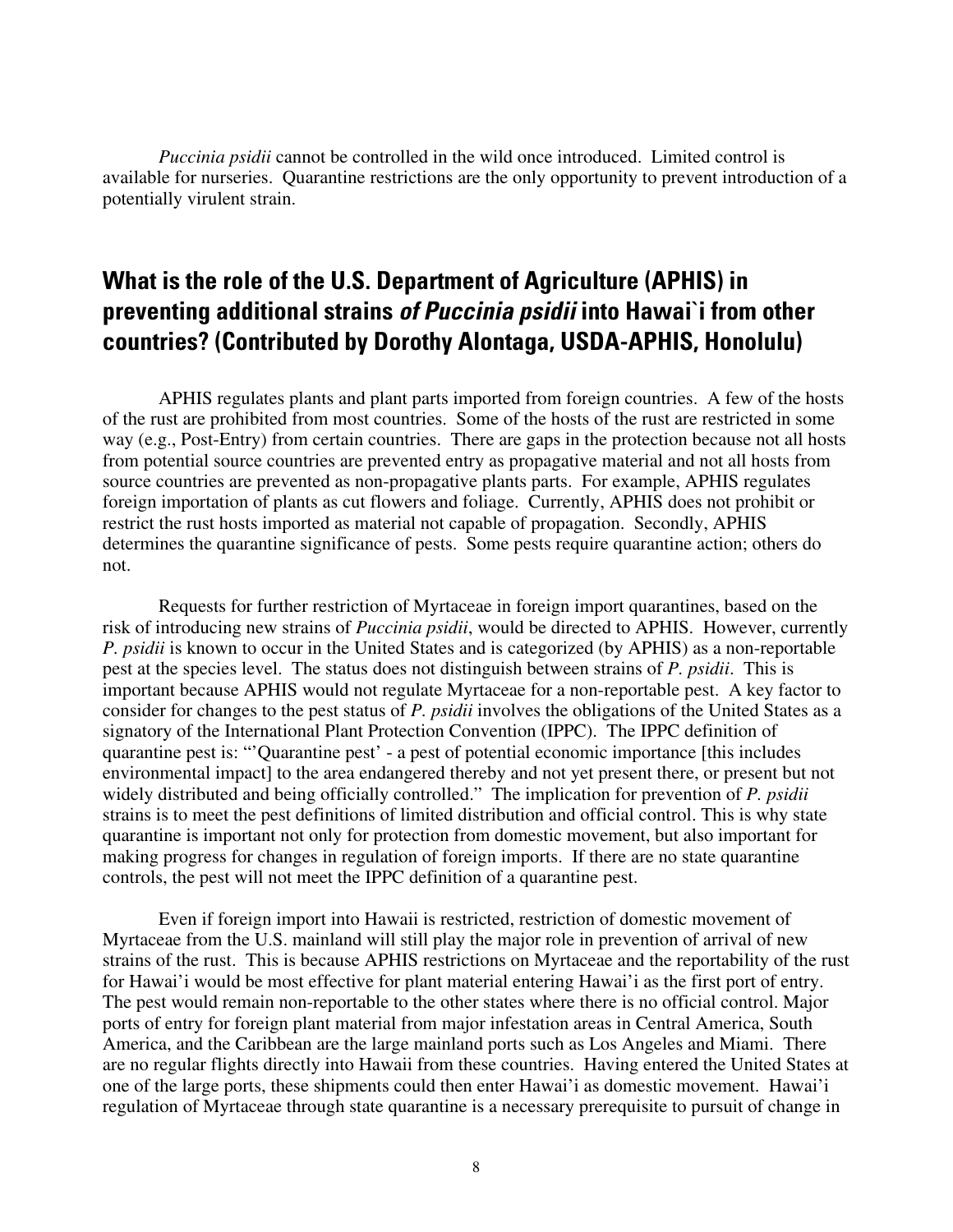federal quarantine (APHIS) and is the only option for overall protection from future strains of *P. psidii*.

## **What are the expected economic impacts of an interim rule?**

A moratorium on the importation of Myrtaceae plants and plant parts into Hawaii would have both positive and negative economic impacts. For businesses centered on existing native or non-native Myrtaceae already in Hawaii, such as the non-native *Eucalyptus* forest industry, the status quo would be maintained with positive or neutral economic impacts anticipated. Many of the 28,000 acres of *Eucalyptus* plantations in Hawai`i are scheduled for harvest in the next couple of years and replacement seedlings and saplings are potentially vulnerable to new strains of the rust. The eucalyptus forest industry in Hawai`i has not yet been affected by the rust, and prevention of rust damage would benefit this section of the forest industry. For businesses involved in the importation of Myrtaceae plants and plant parts, some negative economic impacts would be anticipated. Although the volume of Myrtaceae foliage and perhaps live plants coming into Hawai`i may be substantial, the overall economic impact of restrictions on Myrtaceae imports to Hawai'i is expected to be small. This expectation is based on the assumption that other products can and will be substituted for Myrtaceae in the foliage trade and that Myrtaceae probably provides only a very small part of the Hawai`i market for live plants. In the long run, it is expected that myrtaceous plants and foliage to be used in Hawai`i can be grown in Hawai`i and the potential for new local industries may offset losses experienced from a restriction on imports. We expect that additional information on economic impacts will come to light in the near future in response to an interim rule.

# **References Cited**

- Anderson, R., Uchida, J., and Loope, L., 2007, Establishing a baseline: Assessment of hosts, effects, and climatic range of Hawai`i's current strain of *Puccinia psidii*. Abstract submitted for 2007 Hawai`i Conservation Conference, July 25-27, 2007.
- Brasier, C.M., 2001, Rapid evolution of introduced plant pathogens via interspecific hybridization: BioScience v. 51, p.123–133.
- Ciesla, W.M., Diekmann, M., and Putter, C.A.J.,1996, FAO/IPGRI Technical Guidelines for the Safe Movement of Germplasm, No. 17: *Eucalyptus* spp., United Nations Food and Agriculture Organization and International Plant Genetic Resources Institute, 66 p.  *<http://www.bioversityinternational.org/fileadmin/bioversity/publications/pdfs/406.pdf>*
- Cordell, S., Goldstein, G., Meinzer, F.C., Vitousek, P.M., 2001, Regulation of leaf life-span and nutrient-use efficiency of *Metrosideros polymorpha* trees at two extremes of a long chronosequence in Hawai`i: Oecologia, v. 127, p. 198-206.
- Coutinho, T.A., M.J. Wingfield, A.C. Alfenas, and P.W. Crous. 1998. Eucalyptus rust: a disease with the potential for serious international implications. Plant Disease 82:819-825.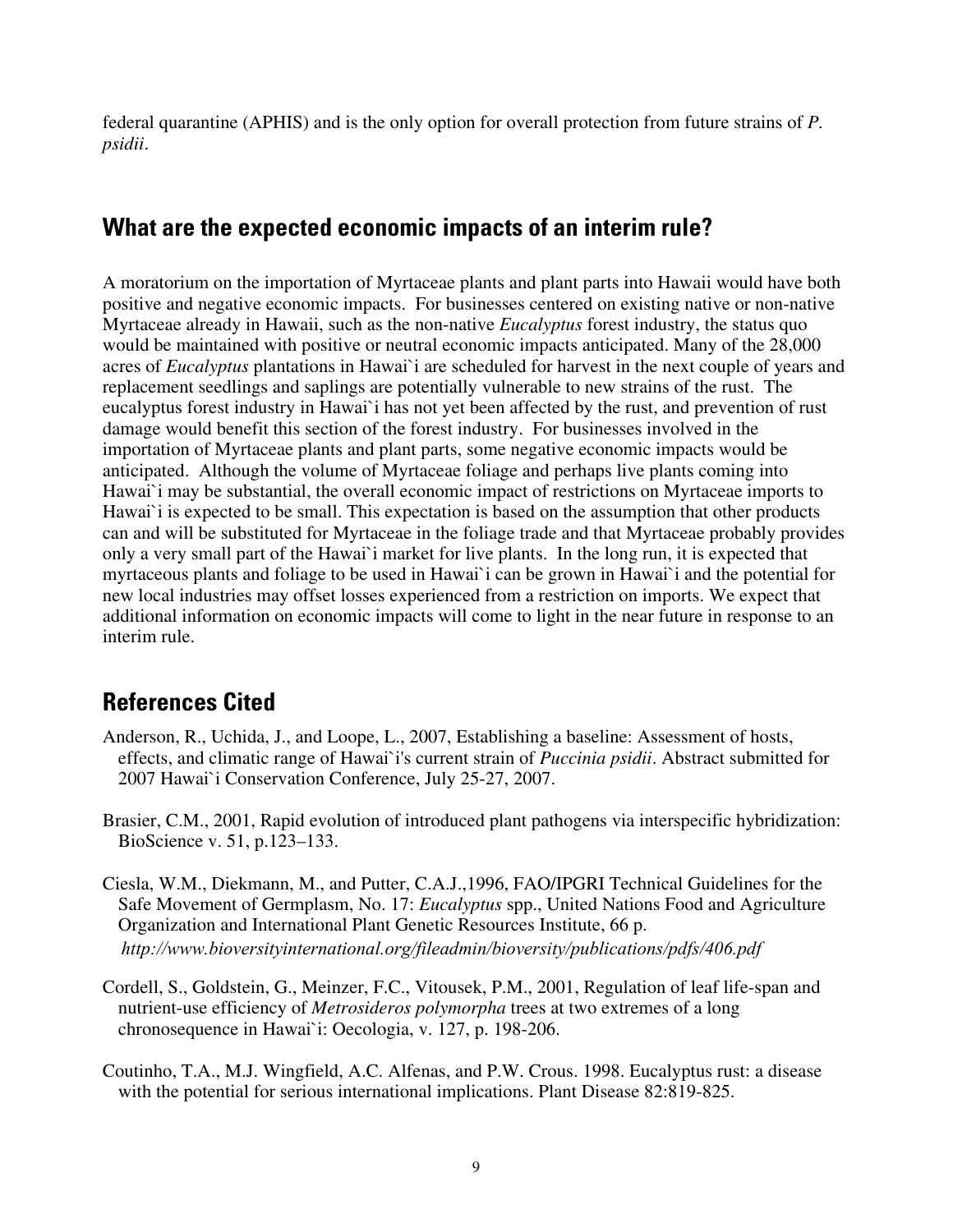- Dawson, J.W., and Stemmerman, L., 1990, Metrosideros, *in* Wagner, W.L., Herbst, D.R., and Somer, S.H., eds., Manual of the Flowering Plants of Hawai`i, Vol. 1: Honolulu, University of Hawai`i Press, p. 964-970.
- Freed, L.A., Conant, S., and Fleischer, R.C., 1987, Evolutionary ecology and radiation of Hawaiian passerine birds: Trends in Ecology and Evolution, v. 2, p.196-203.
- Glen, M., Alfenas, A.C., Zauza, E.A.V., Wingfield, M.J. and Mohammed C., 2007, *Puccinia psidii*: a threat to the Australian environment and economy – a review: Australasian Plant Pathology v. 36, no. 1, p.1–16.
- Grgurinovic, C.A., Walsh, D., and Macbeth, F., 2006, Eucalyptus rust caused by *Puccinia psidii* and the threat it poses to Australia: EPPO Bulletin v. 36, no. 3, p. 486-489.
- Hawai`i Department of Land and Natural Resources, 2005, Hawai`i Comprehensive Wildlife Conservation Strategy, October 2005. 734 p.
- Hughes, R.F. and J.S. Denslow. 2005. Invasion by an N<sub>3</sub>-fixing tree alters function and structure in wet lowland forests of Hawai`i: Ecological Applications v.15, no. 5, p. 1615-1628.
- Jacobi, J.D., and Atkinson, C.T., 1995, Hawai`i's endemic birds, pages 376-381 *in* LaRoe, E.T., and others, Our Living Resources, U.S. Department of the Interior, National Biological Service, Washington, D.C., 530 p.
- James, H.F., and S.L. Olson. 1991. Descriptions of thirty-two new Species of Hawaiian birds. Part II. Passeriformes. Ornithological Monographs, no. 46, Smithsonian Institution. Washington, DC.
- Killgore, E.M. and R.A. Heu. 2007. Ohi`a rust. *Puccinia psidii* Winter. New Pest Advisory No. 05- 04. Hawaii Department of Agriculture. Updated March 2007.
- Leahy, R. 2004. Recent History of *Puccinia psidii* on Myrtaceae in Florida by Robert Leahy, Plant Pathologist -FDACS-DPI. *[http://pestalert.ifas.ufl.edu/tmm-0209.htm](http://web.archive.org/web/20050117213153/http:/extlab7.entnem.ufl.edu/PestAlert/tmm-0209.htm)*
- MacLachlan, J.D., 1938, A rust of the pimento tree in Jamaica, BWI: Phytopathology, v. 28, p. 157-170.
- Mellano, V, 2006, Rust on myrtle found in San Diego County. Healthy Garden—Healthy Home, University of California Cooperative Extension: Retail Nursery Newsletter, v. 1, Issue 6, p. 3.
- Rayachhetry, M.B., Elliot, M.L., and Van, T.K., 1997, Natural epiphytotic of a rust fungus (*Puccinia psidii*) on *Melaleuca quinquenervia* in Florida: Plant Disease, v. 81, p. 831.
- Rayachhetry, M.B., Van, T.K., Center, T.D., and Elliott, M.L., 2001, Host range of *Puccinia psidii*, a potential biological control agent of *Melaleuca quinquenervia* in Florida: Biological Control, v. 22, p. 38-45.